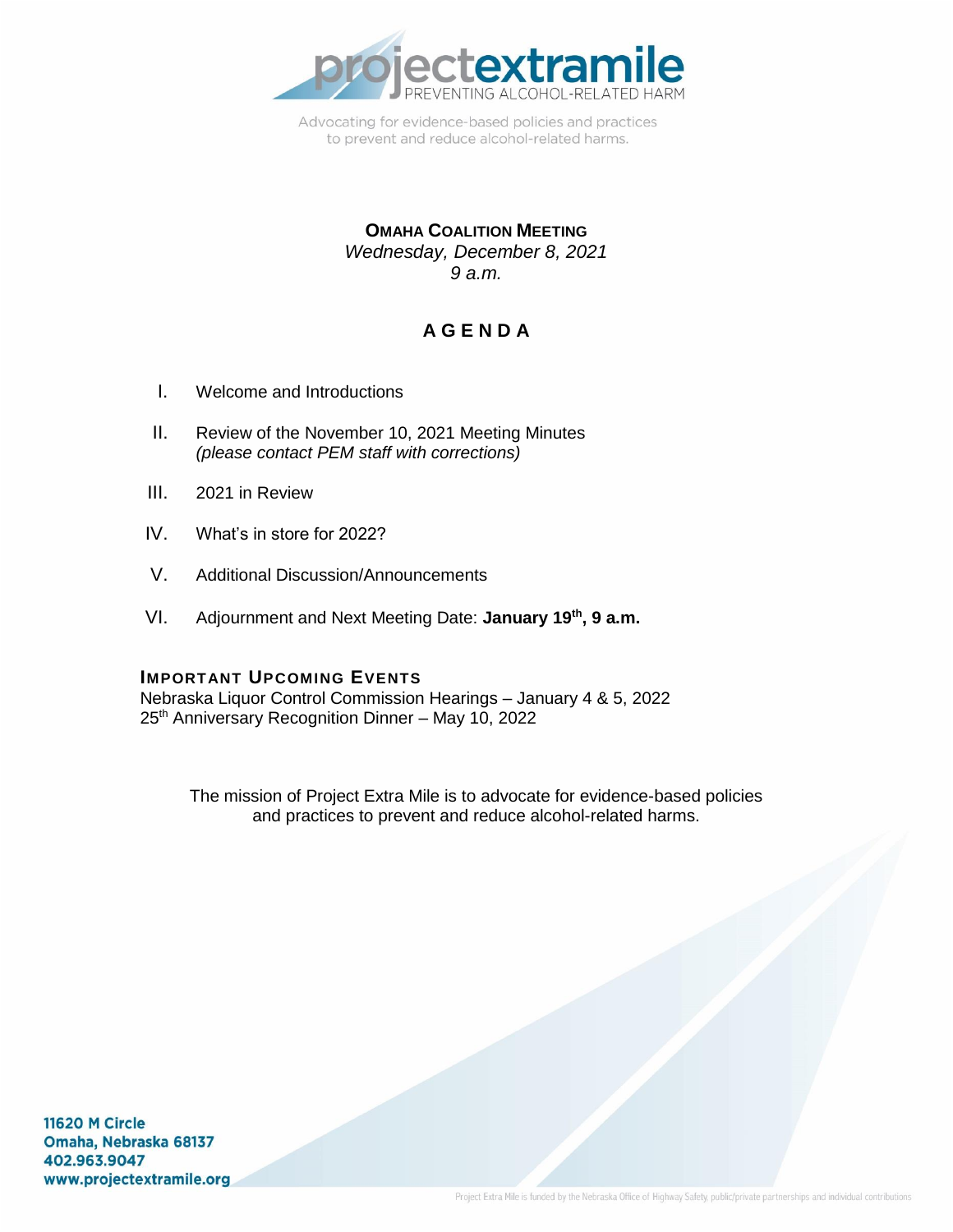#### **PROJECT EXTRA MILE**

#### **OMAHA METRO AREA COALITION MEETING MINUTES November 10, 2021**

- I. Call to Order: Jen Pollock called the meeting to order via Zoom at 9 a.m.
- II. Welcome and Introductions: Welcome and introductions took place. Coalition members and speakers in attendance: Palistene Gray-Moore, Carey Pomykata, Don Hoes, Angela Richards, Jim Timm, Jona Beck, Mandy Peth, Traci Sawyer, Jason Thompson, Sharona Crittenden, Jen Pollock, Ed Vierk, Michael Bossman, Maggie Forman, Lorelle Mueting, Andrea Frazier, Jeanne Bietz, Wendy Evans, Lacey Craven, Jason Menning, Vanessa Meyer, and a representative from KMTV. Staff members in attendance: Chris Wagner, Beatha Kliewer, and Liene Topko.
- III. Approval of Minutes: The minutes from the October 13, 2021 meeting were included in the coalition meeting packet. No additions or corrections were made.
- IV. Determining the Presence of Alcohol in Traffic Crashes: Omaha Police Department Officers Mike Bossman and Angela Richards shared two incidents of underage drinking crashes that led to the minors' death and detailed the criminal investigations that followed. The officers shared the events leading up to the crash and then the process for conducting the investigation. They explained that an autopsy is conducted for every fatal crash victim to determine the presence of alcohol and/or drugs, however this process can take 6-8 weeks, though some cases are more obvious due to the strong odor of alcohol.

Coalition members were interested to learn more about what the community can do to prevent these senseless deaths and be supportive of law enforcement. They were discouraged after Chris Wagner shared that the administrative penalties following these cases fell short of the harms that were caused by these illegal alcohol sales to minors, but Wagner indicated that more can be done at all levels to prevent harms like these.

#### V. Focus Area Updates

- a. Local
	- i. Chris Wagner shared that the Alcohol Availability Assessment Tool is ready for data collection and will be sent to the coalition. The purpose of the tool is to gather observatory data and share the finding with law enforcement, the Nebraska Liquor Control Commission, and decision-makers to shape the best enforcement and policies surrounding cocktails-to-go, curbside pickup, and alcohol delivery so that this alcohol is not getting into the hands of youth and leading to drinking and driving.

Carey Pomykata and Palistene Gray-Moore expressed a desire to bring conversations about underage drinking into communities in the Omaha area. PEM staff indicated that there may be an opportunity to involve the Youth Leadership Network. Further discussions will be needed.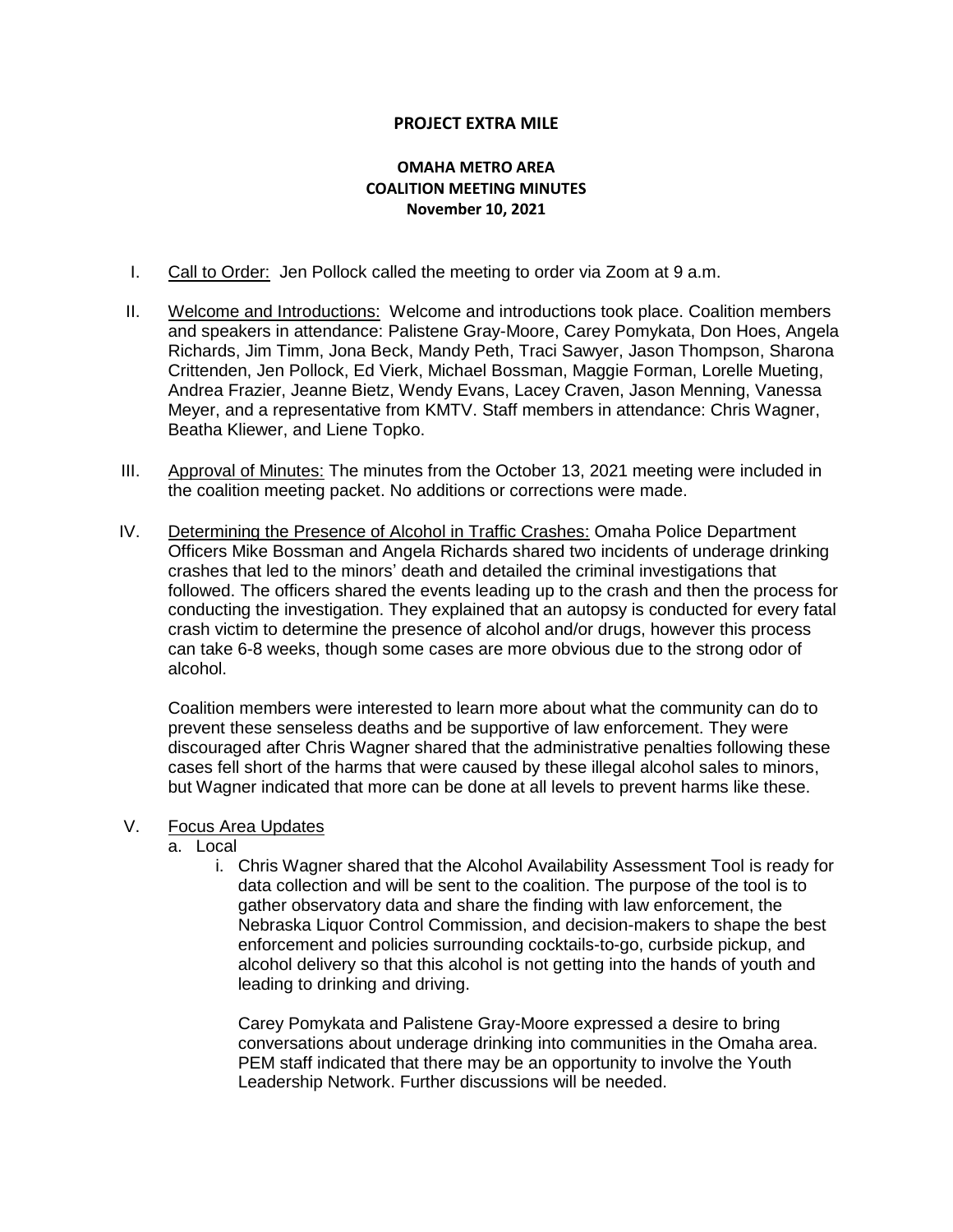- b. Policy
	- i. Wagner invited coalition members to consider joining an effort to share best practices with decision-makers to reduce the alcohol-related harms the state is experiencing. A letter is currently being drafted and any organization is welcome to join.
- c. Enforcement
	- i. Liene Topko shared that PEM attended the Nebraska Impaired Driving Summit. Many presentations focused on the potential legalization of cannabis which is a great concern for impaired driving. Law Enforcement agencies also discussed the need to incentivize Drug Recognition Expert (DRE) positions because these are the officers that have the greatest knowledge of alcohol and drug impairment and are key to the successful prosecution of cases.
- d. Youth
	- i. Topko invited coalition members to share information about the Youth Leadership Council and Network with youth they may know as well as other organizations.
- e. Awareness
	- i. The November research summary is available on Project Extra Mile's website under the 'Research' page.
- VI. Additional Discussion/Announcement: none
- VII. Adjournment and Next Meeting Date: The meeting was adjourned. The next meeting will take place virtually via Zoom on Wednesday, December 8<sup>th</sup> at 9 a.m.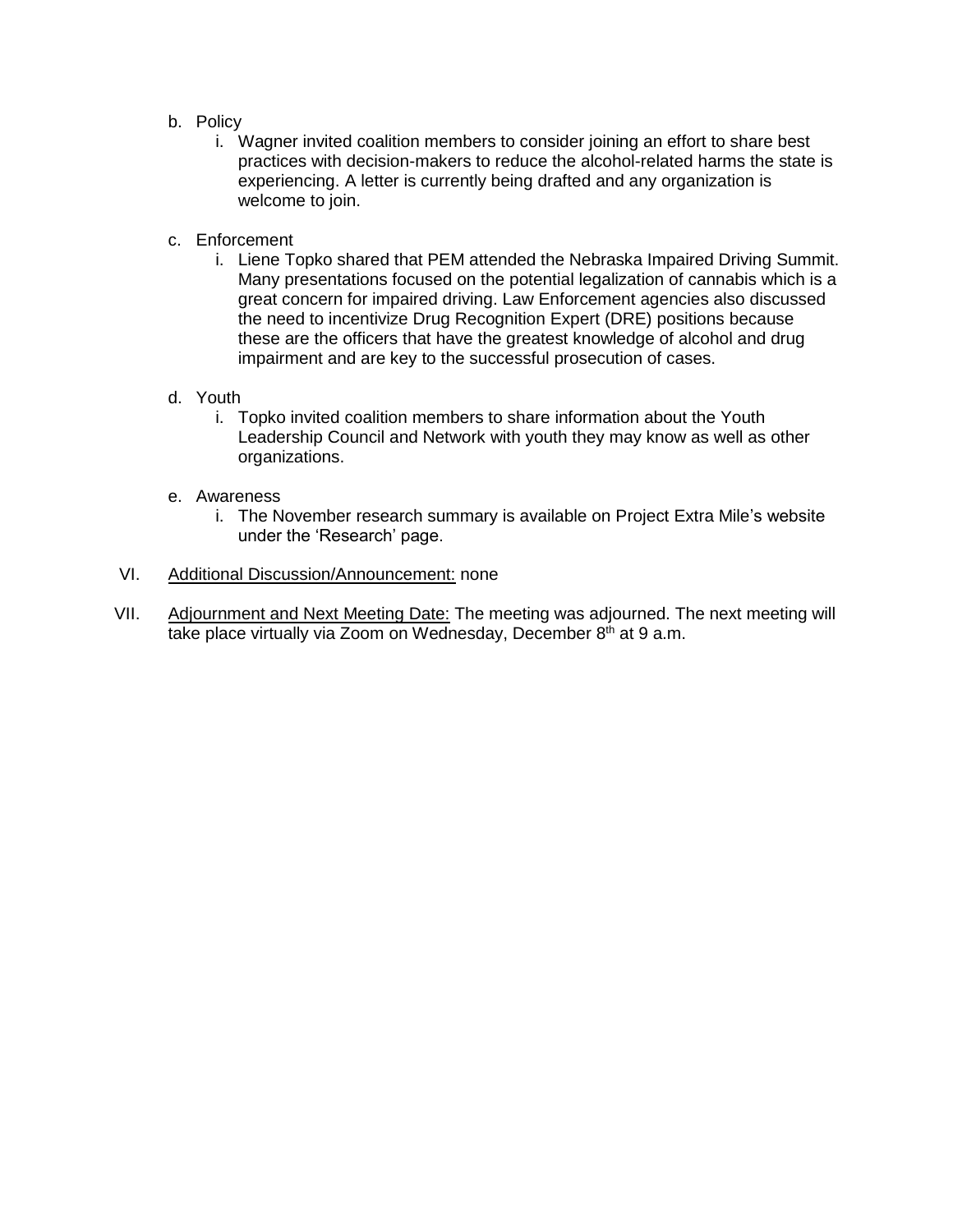# YOUTH LEADERSHIP NETWORK

**STUDENTS IN GRADES 8 - 12 ARE INVITED TO JOIN US AT THE UNO COMMUNITY ENGAGEMENT CENTER** OR BY ZOOM



**REGISTER AT THE LINK TO RECEIVE MEETING DETAILS**



**MAKE A DIFFERENCE IN YOUR COMMUNITY!**



**6:00 PM - 7:00 PM THURS, DEC 9, 2021**

# **REGISTRATION IS REQUIRED AT THE FOLLOWING LINK: [BIT.LY/3EG2UCT](https://bit.ly/3Eg2uCT)**

**LET US KNOW IF YOU'LL ATTEND IN PERSON OR VIA ZOOM**

> **QUESTIONS? TEXT 402-577-0094 YOUTH@PROJECTEXTRAMILE.ORG**

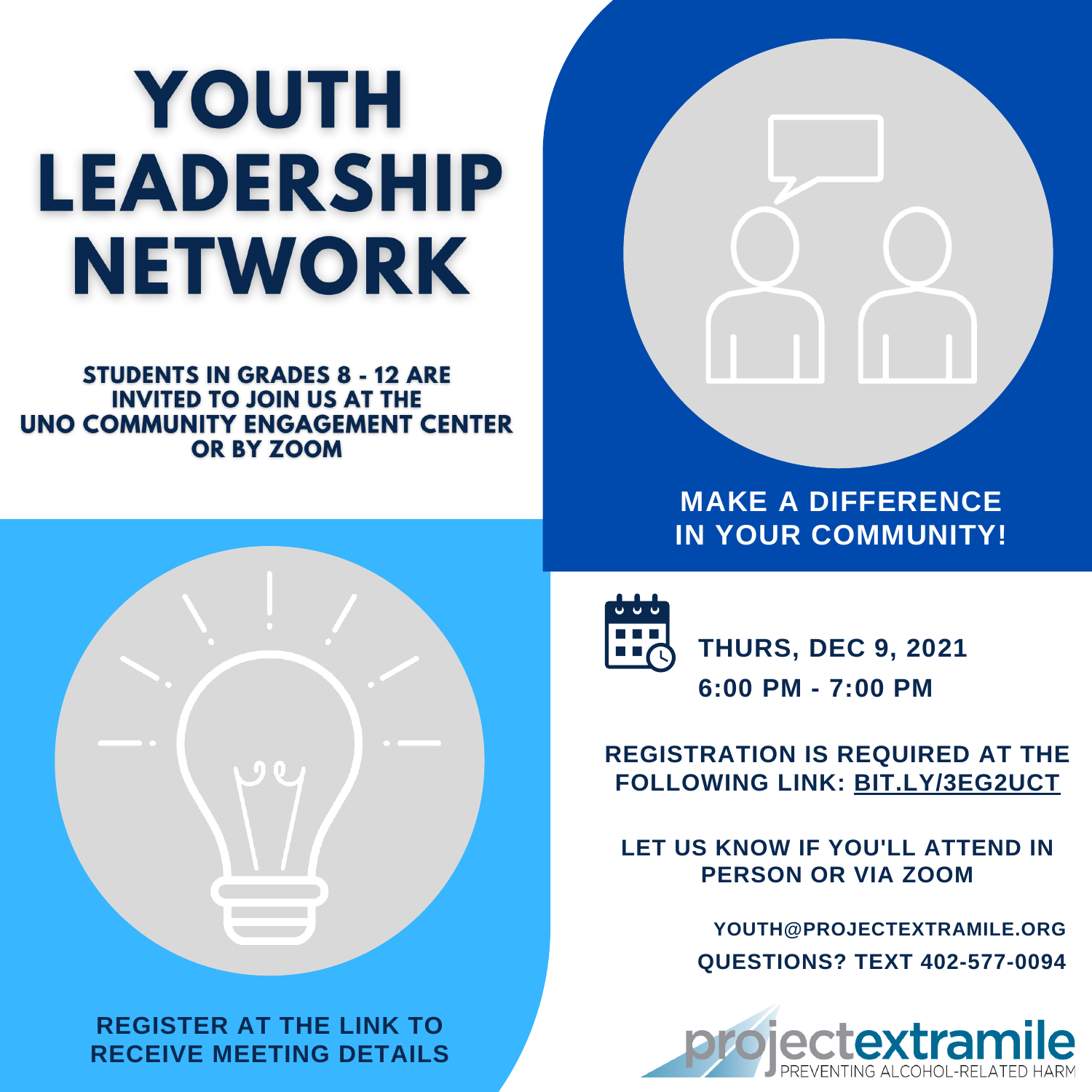

**RESEARCH SUMMARY** Date Compiled: December 2021

#### **Key takeaways from included research:**

- In one study, researchers looked at alcohol tax elasticity and determined that alcohol consumption tends to increase with income. They also found that current per capita alcohol consumption will be higher in 2027, relative to 2017, if alcohol taxes are not increased over the next decade. Researchers suggest annual alcohol tax increases of 1.0-1.5%.
- Another study sought to understand the impacts of acute alcohol consumption and the magnitude of prospective memory difficulties. Acute intoxication was found to lead to significant impairment of all prospective memory tasks. Furthermore, results showed that even a moderate dose of alcohol substantially impairs acute prospective memory function.
- Researchers looked at potential triggers of atrial fibrillation (AF) (caffeine, reduced sleep, alcohol, exercise, dehydration, etc.) and found that only acute exposure to alcohol was associated with significantly heightened risks of AF events.
- The link between cancer and alcohol consumption is still not widely known, therefore the US National Cancer Institute convened a workshop to identify knowledge gaps. The concluded that interdisciplinary research and implementation efforts are needed to increase knowledge as well as develop effective interventions to improve awareness. They also highlighted that reducing harmful consumption will have positive impacts on the alcohol-related cancer burden which is currently an estimated 4.1% of new cancer cases.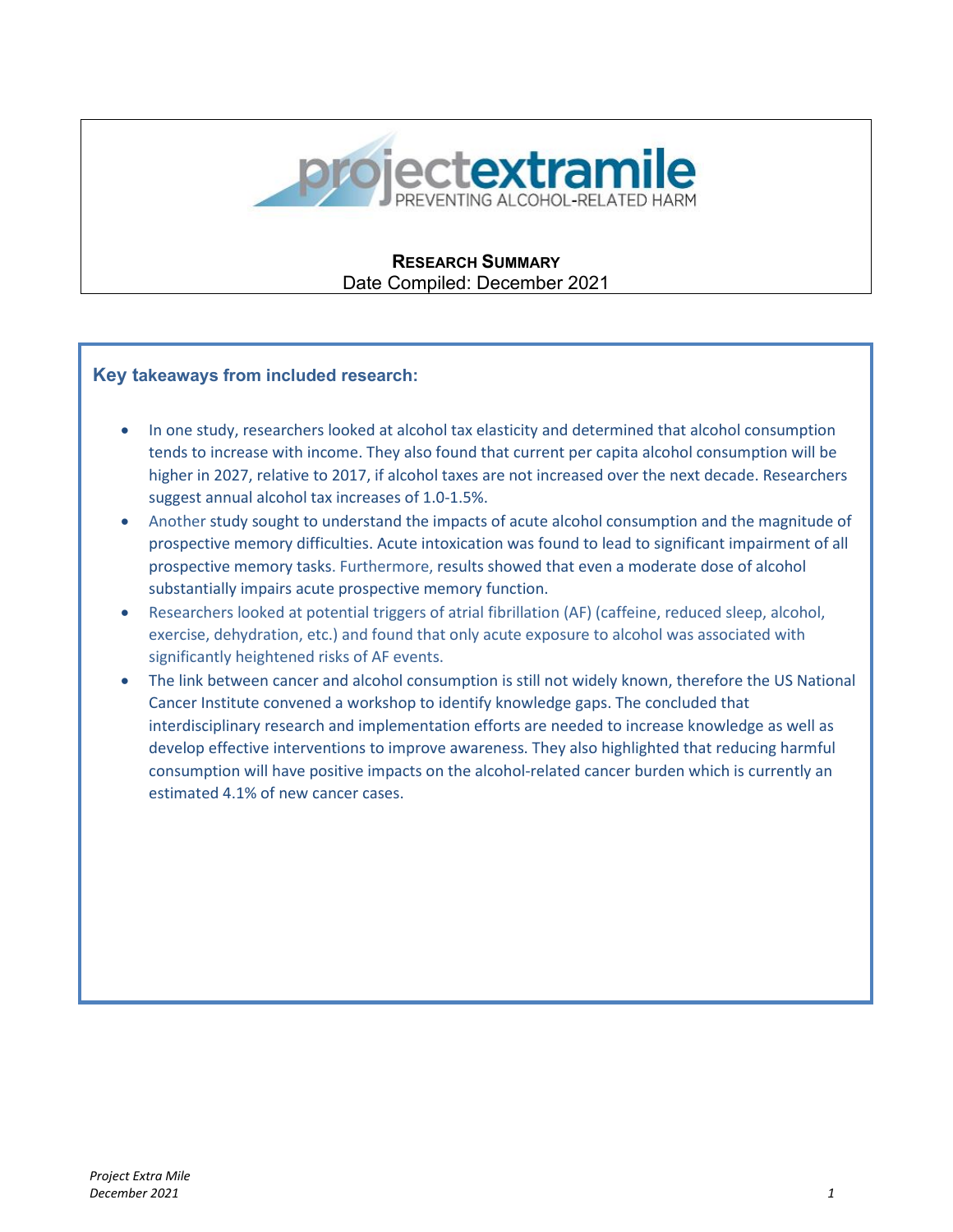#### **OPD: Fatal crash occurred Friday night on JKF to Interstate 80 ramp** Written by KMTV Staff

OMAHA, Neb. (KMTV) — According to a release from the Omaha Police Department, a fatal crash occurred Friday night on the on-ramp from JFK northbound to Interstate 80.

Officers arrived on the scene at approximately 9:46 to investigate and found a deceased person at the scene as a result of the crash.

The department said, "The investigation revealed that due to high speeds a 2008 Ford F250 pickup was northbound on JFK to the on-ramp of I-80 east and drifted off of the road causing the vehicle to roll. The driver and only occupant of the vehicle was declared deceased at the scene by medics."

It added, "High speed, alcohol use and lack of vehicle restraint use are the primary factors in this crash."

The driver has been identified as 32-year-old Luis A Chavez.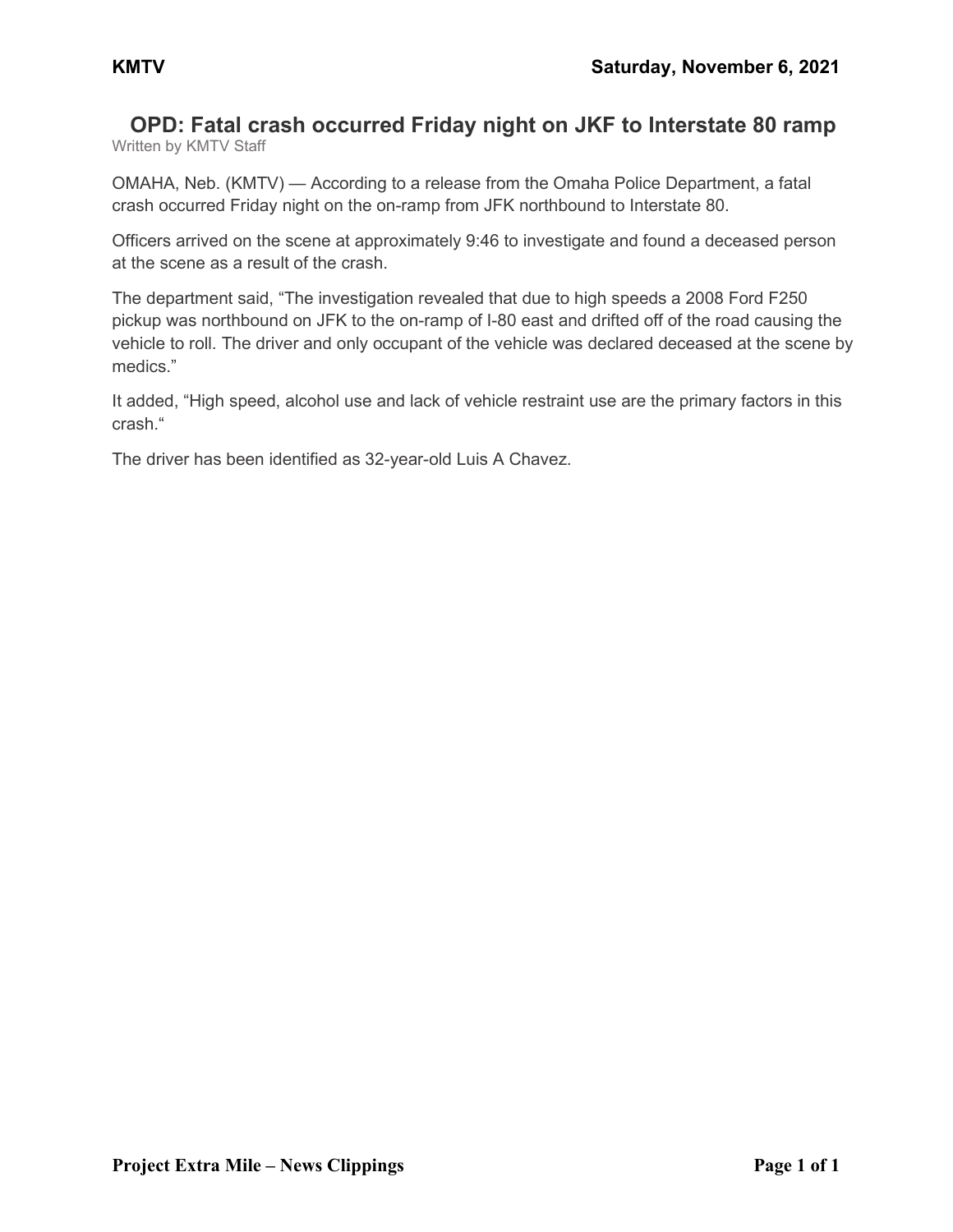# **Lincoln woman arrested for DUI in crash that injured 7-year-old, police say**

Written by Andrew Wegley

A Lincoln woman was arrested on suspicion of a felony DUI charge Saturday after police say she wrecked her SUV, injuring a 7-year-old passenger in her car.

Rosanne Barrett, 60, was driving her 2012 Mitsubishi Outlander north on 27th Street when she crossed the center line and crashed into a 2015 Ford F-250 that had been waiting to turn onto Calvert Street, Officer Erin Spilker said.

The 7-year-old passenger of the Outlander was transported to a local hospital by ambulance, where the child was treated for "significant facial injuries," Spilker said.

The Ford's driver was unharmed. Barrett was treated at the hospital and released after suffering minor inquires.

Spilker said Barrett's blood-alcohol level was 0.115%. Barrett was arrested on suspicion of felony DUI that caused serious bodily injury, felony child abuse and willful reckless driving.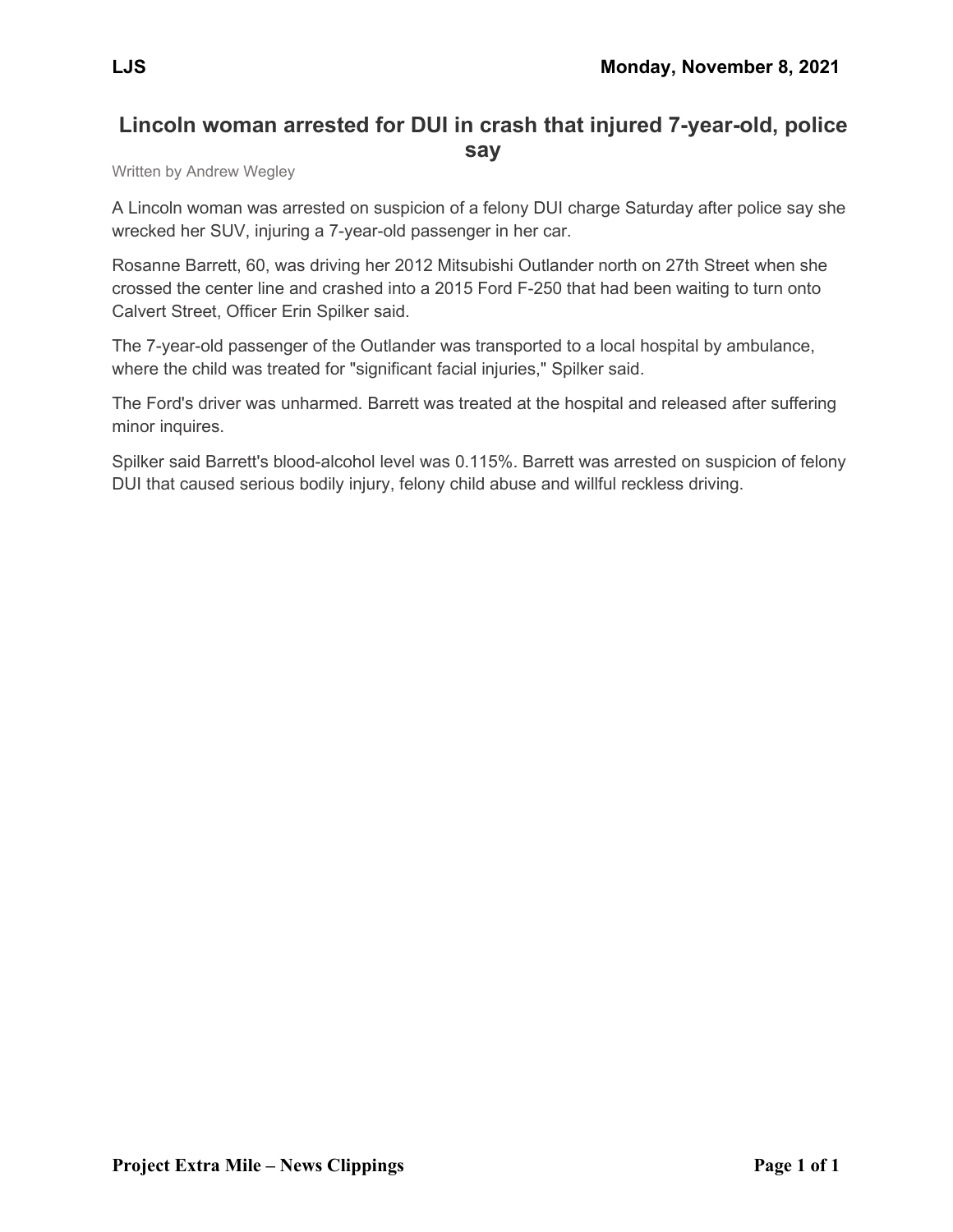# **Grand Island City Council rejects extension of alcohol sales hours**

Written by Brandon Summers

Grand Island City Council Tuesday rejected an ordinance that would have extended hours for the sale of alcohol from 1 a.m. to 2 a.m.

Council members Bethany Guzinski and Vaughn Minton voted in favor of the ordinance.

Mitch Nickerson, Jason Conley, Mark Stelk, Justin Scott, Mike Paulick and Maggie Mendoza voted against it. Michelle Fitzke and Chuck Haase were absent.

Mayor Roger Steele said if the ordinance had passed, he was going to veto it.

"There's some statistics I find troubling. If you look at the police calls (to local bars) they total 92 calls in the last 10 months," he said. "I'm no expert on what happens past 10 p.m., but 92 calls for police service in 10 months in Railside is a problem."

He added, "If this does come back, I want Railside to look at why it is that we have to have such a large police presence in what is supposed to be an entertainment venue."

Steele was alarmed by "casual nature of discussion about driving while intoxicated."

"This matter has been presented as having a beneficial safety aspect by saying intoxicated drivers will not head out on the highway to places like Worms or Palmer or Marquette, where they would achieve highway speeds, but instead remain on our city streets, which is safer," he said. "It needs to be said out loud that driving intoxicated is a deadly and dangerous crime, and it is illegal."

He added, "All I can say about those intoxicated drivers: I hope you're arrested. I hope you're stopped and prosecuted to the full extent of the law."

#### Council debates

Guzinski said she supported the ordinance based on past experiences as a bartender and a certified liquor server.

"(Bar patrons are) leaving and driving on those highways, and while it's not good for anyone to drive intoxicated anywhere, I'd argue an accident at 25 miles an hour is way less bad than a 65 mile an hour accident," she said.

Voting against the ordinance is "a vote against small businesses," Guzinski said.

"This is going to come around again when our casino opens. I say let's just get this out of the way, get the newness worn off for our city, and when that casino opens, it's not as big of a burden for our police force," she said.

She added, "I am for this, not for myself, but this is what my people want and that's what we as elected officials are supposed to be doing."

Nickerson said he was not impressed by the argument that extending the hours of alcohol sales was crucial to attracting and retaining young professionals.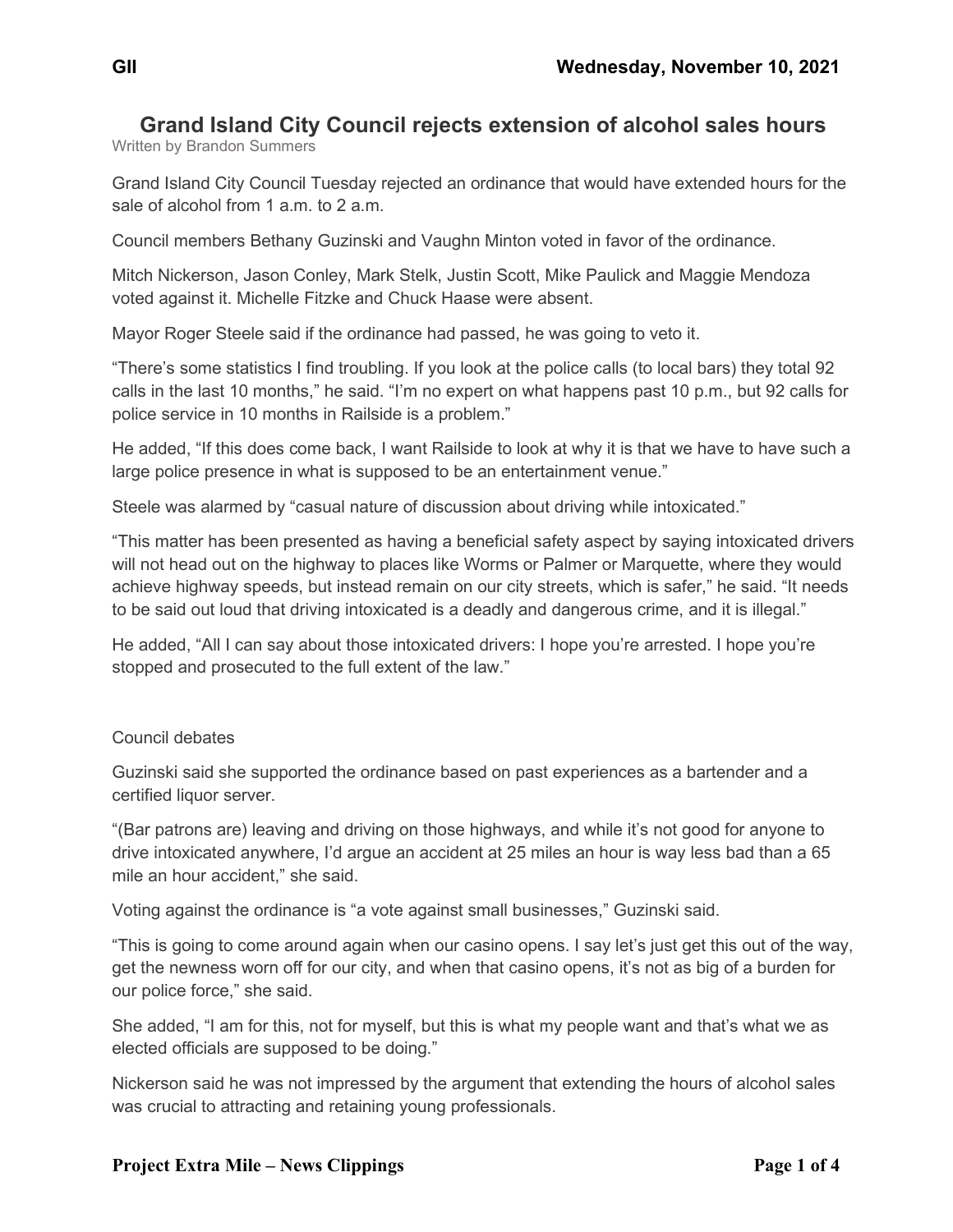"I had a guy at Sam's Club approach me and say, I don't understand this argument about professionals wanting to have the bars open until 2 a.m. He said, what kind of professional wants to be up every night drinking until 2 a.m.? I said, I don't know. That's not what I would depict with professionals," he said. "I've never heard it as a valid argument."

Nickerson said the council must be the "first line of defense" for police and first responders, especially at a time when they are "woefully understaffed."

"We have to listen to what's important to them. We represent them and we are their voice," he said. "We're the voice of our businesses, but we're also the voice of public safety, and I think it's very important that we listen to our officers and the challenges and concerns they have."

He added, "To me, public safety trumps economics at this point."

#### City administration

Interim City Attorney Stacy Nonhof again told the City Council that city administration "does not endorse" the extension due to the "very legitimate concerns of the Grand Island Police Department."

"An ideal shift has 12 officers," she explained. "Given the city's current staffing level, there's either eight or nine officers per shift. We are consistently running three to four officers short every shift."

Officers must complete their reports from responding to calls before going home. This often results in overtime, and those reports are crucial to the Hall County Attorney's Office.

"The county attorney needs that report to figure out what charges are going to be filed," she said. "The judges in Hall County are not going to look kindly on the county attorney or (GIPD) if the reason somebody's sitting there for another day in jail is because they didn't have time to write the report."

Regarding the casino being developed in Grand Island, and what its sales hours will be, the Nebraska Legislature has not written those regulations yet, Nonhof said.

"They can write that casinos can be open 24 hours a day and they can allow alcohol sales 24 hours a day. I don't know because those laws haven't been written," she said. "The only thing that's happened with casinos is voters said, 'Yes, we want the ability to have them.'"

Nonhof clarified that the city ordinance was only for the hours of sale for alcohol, not hours for when bars can be open.

"If any bar in Grand Island chooses to stay open until 2 or 3 in the morning, they're free to do that, they just can't serve alcohol," she said. "None of this is telling bar owners they can't be open past  $1$  a.m."

City Administrator Jerry Janulewicz noted that state law prohibits the sale of alcohol after 2 a.m., and changes to this law would have to be voted on by the Legislature.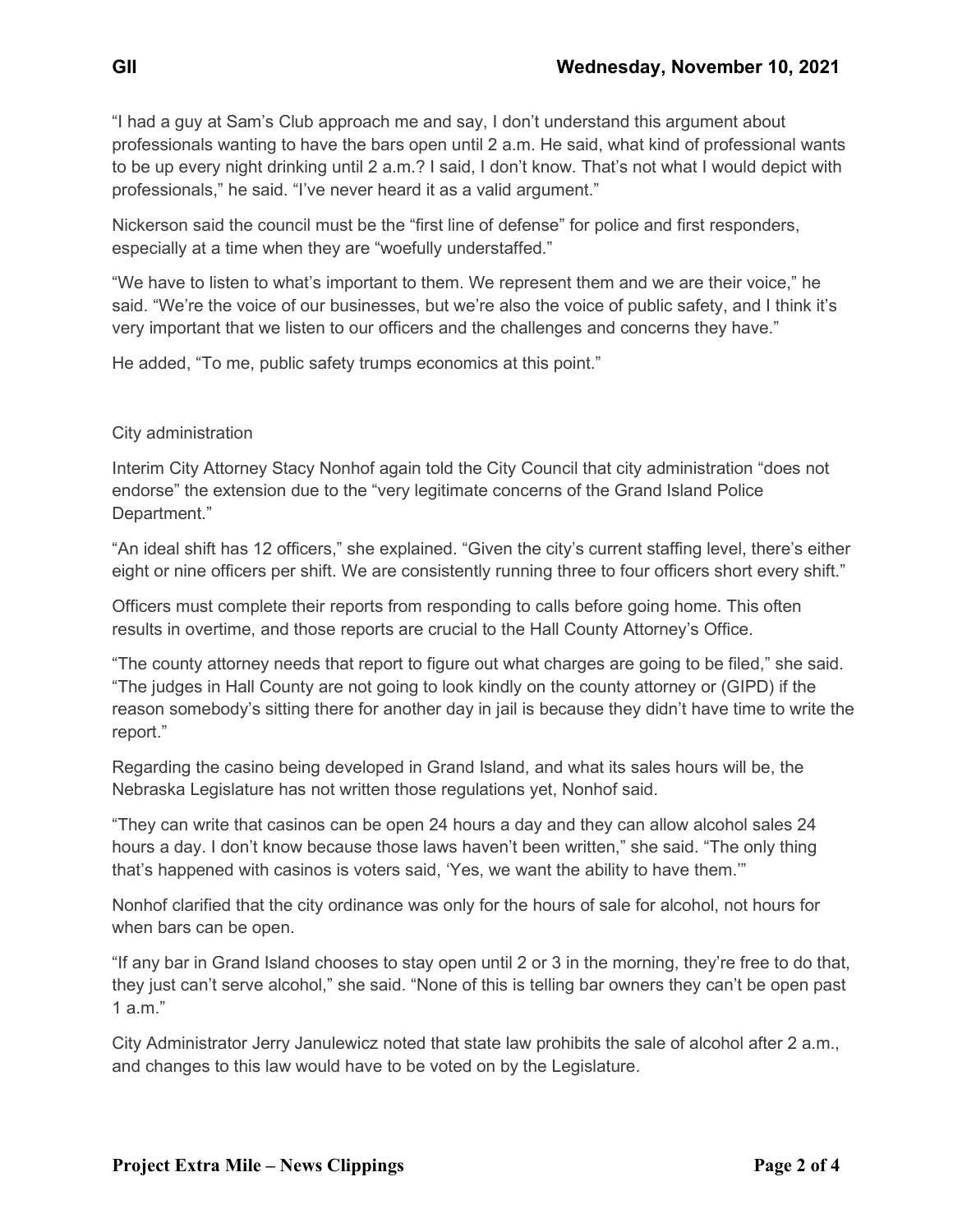### Police oppose

GIPD officer Grant Suchanek reported that call volume is fairly high after 10 p.m., and when bars close at 1 a.m. "we see more foot traffic, especially downtown, starting around midnight."

"We deal with a variety of verbal disturbances, sometimes physical altercations, and that stuff doesn't taper off until after the bars close, and even then we do have incidences that happen at 1 o'clock or as people wait to get rides up to 1:30," he said. "Usually we're taking sometimes half our shift, if not our full shift, to deal with these situations."

Officers also have to deal with people driving while intoxicated, which results in hit-and-run accidents or personal property accidents, Suchanek said.

Sgt. Brandon Reilly said GIPD currently does not have enough officers, and they're seeing an uptick in calls at night for bar-related incidences.

"Numerous times we've not been able to go to a fight in progress because we have no manpower," he said. "A lot of times we can't leave a call the officers are on to go to this other call. My unfortunate job is making that decision of what call do we go to or not."

#### Community support

Attorney Mark Porto said approving the ordinance would be beneficial to city.

"It's a recruiting tool, I think, and a way to retain younger professionals, who the city's always trying to attract," he said. "We're also in a competition for talent with city's like Lincoln and Omaha that adopted this change over a decade ago and have not changed it back, and have not experienced significant problems as a result of the change at all."

It is also needed by small business owners, Porto said.

"The bar and restaurant industry in particular has been ravaged by COVID," he said. "You have a lot of small business owners asking you to do this, to help them through the difficult times they've had."

Railside Business Improvement District President Amos Anson said the group supports the ordinance.

"These business owners Mark was talking about, they're all entrepreneurs," he said. "They're all your local homegrown people who invested their capital and livelihoods in building a business in your town. They can pick anywhere to do that. I think it's amazing that they picked Grand Island to do that."

### Community opposition

Katie Usasz, substance abuse prevention coordinator for Prevention Project, which advocates for responsible consumption, spoke against the ordinance.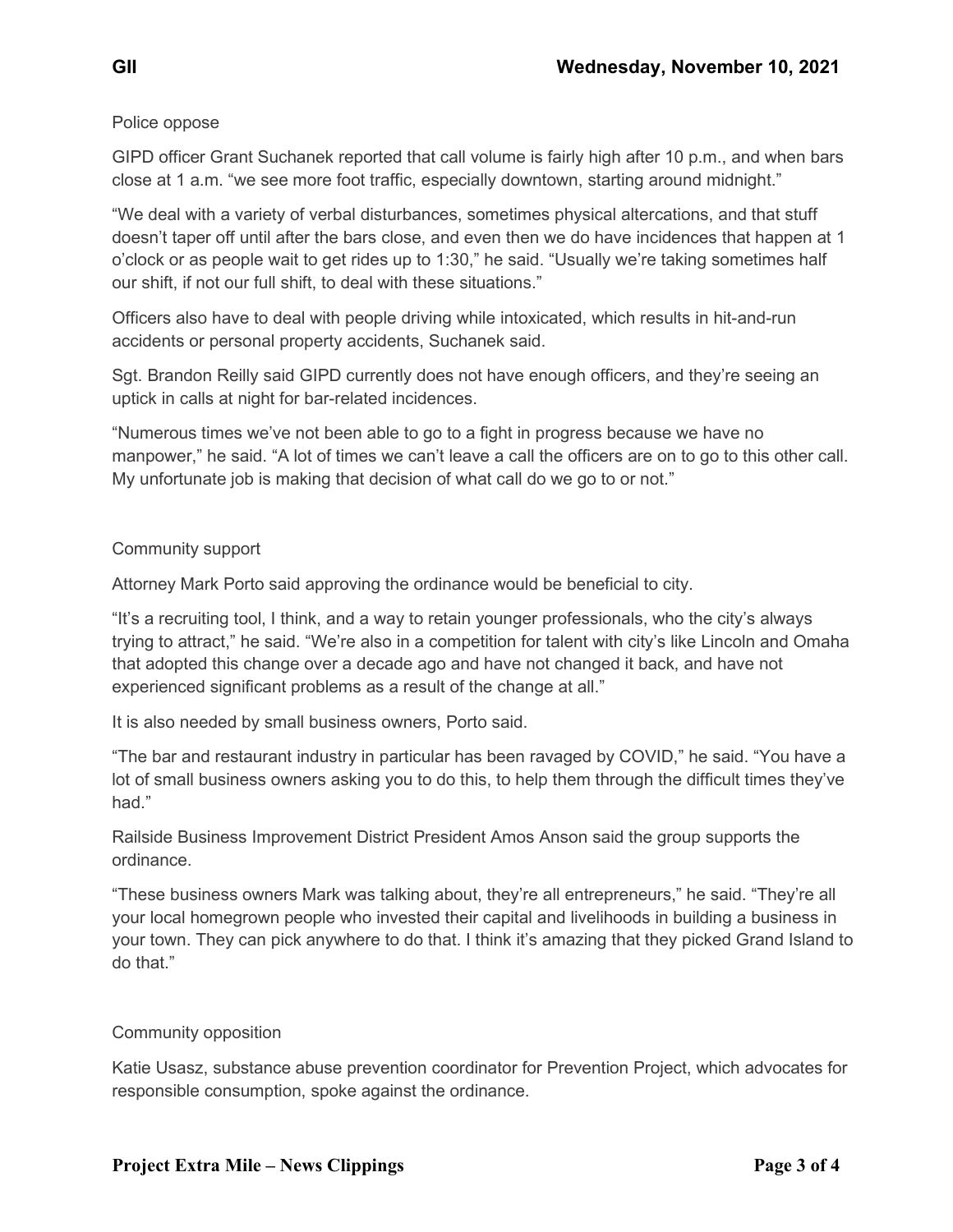Training for servers advocates for serving responsibly to patrons, Usasz said, which includes noticing signs of intoxication.

"It's been many years since I've been at a closing time at a bar. However, in my memory, it was not business attire of young professionals having conversations to better the Grand Island community. What I recall is people intoxicated at that time," she said. "If you look at that time frame, 1 to 2 a.m., what are we asking those servers to do? To serve those already intoxicated patrons who are there."

The area college towns of Kearney and Hastings have bars that close at 1 a.m., Usasz argued.

"We need to look further in what our ripple effect would be if we chose to expand our hours to 2 a.m.," she said. "We'll become that destination and our already short police force is looking at a bunch more young college people entering our bar scene and then going home on those highways."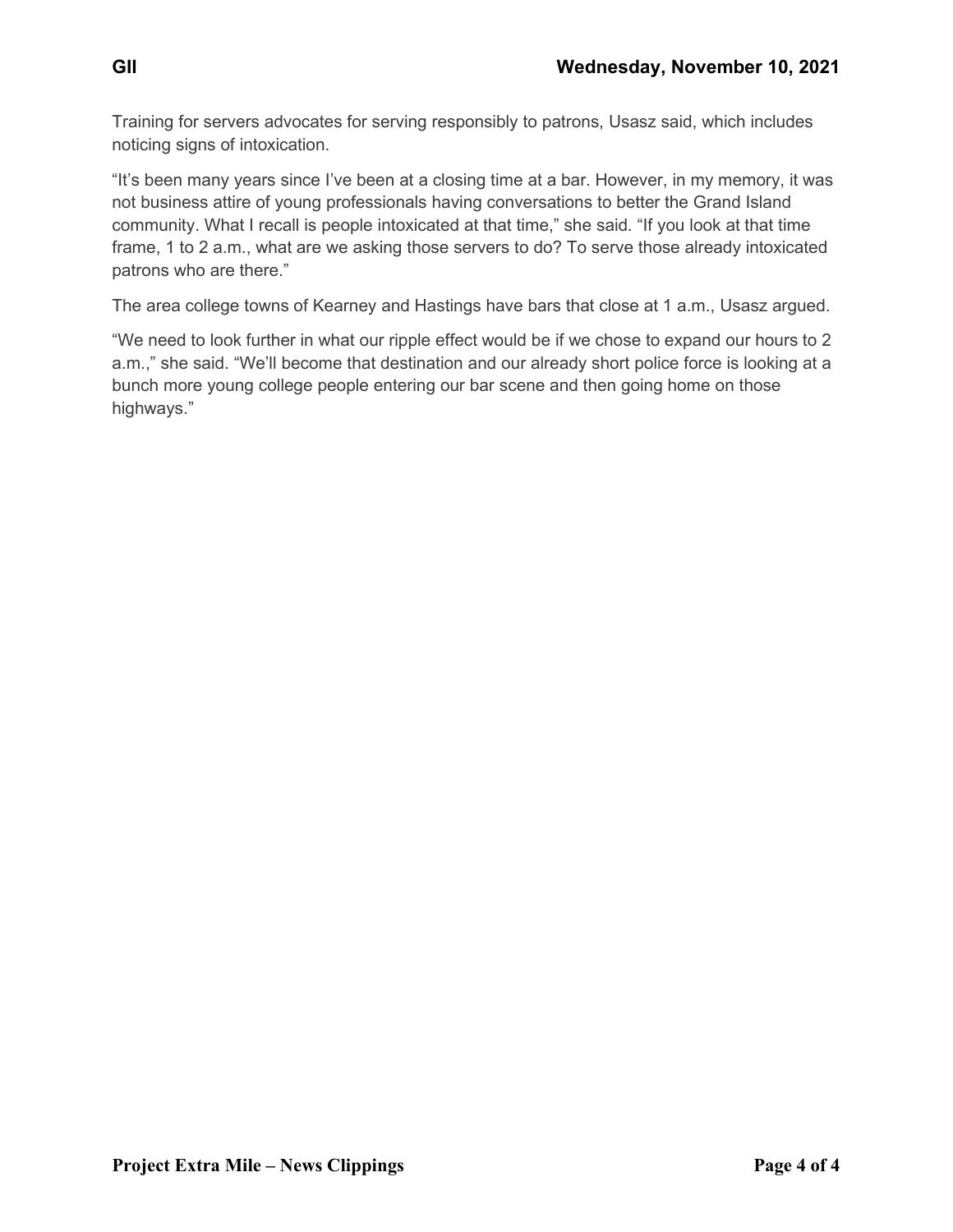# **Local group believes drive-thru alcohol sales in Nebraska could harm the community**

Written by KMTV Staff

OMAHA, Neb. (KMTV) — A local group wants to educate lawmakers and see more policies combating the problem of underage drinking in Douglas and Sarpy Counties.

Chris Wagner, the executive director of Project Extra Mile, wants lawmakers to understand the harm some policies could cause. One policy he says may cause problems is a law that allows take-out alcohol sales.

"They authorize this stuff because they feel sorry for the businesses that had to deal with the pandemic, but they don't think about the consequences in allowing these services and what it's going to do with these communities," Wagner said. "So we're really trying to gather that information and present it to them."

Project Extra Mile is working to get input from community groups and is looking at doing a survey about how they feel about the recently-passed law.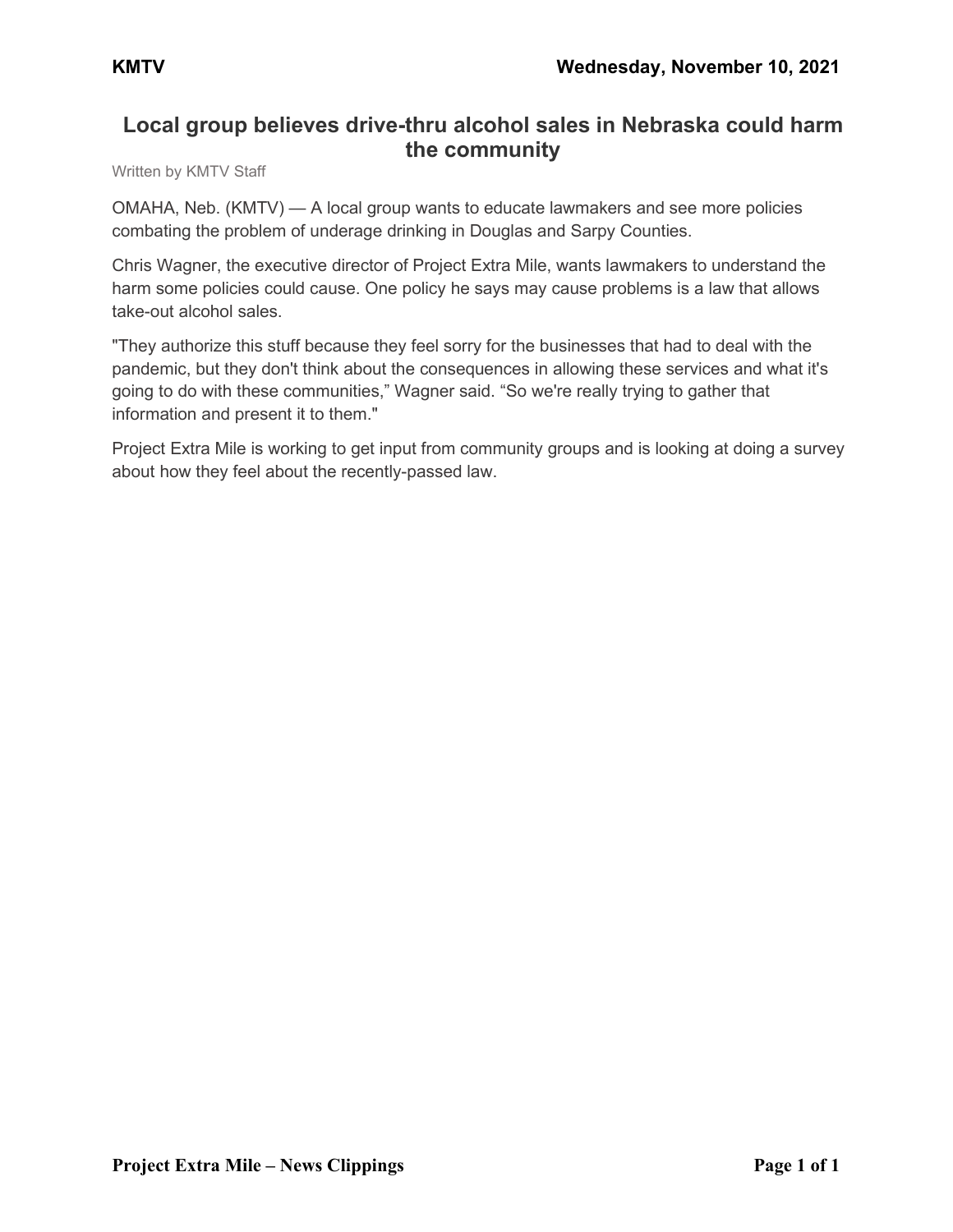# **'This is essentially eliminating drunk driving': Impaired driving prevention measure passed in Infrastructure Bill**

Written by AJ Nwoko

RICHMOND, Va. (WWBT) - After months of political gridlock, Monday President Biden signed into law the \$1.2 Trillion Infrastructure Bill. The package pours billions into roads, bridges, public transit, the power grid, clean water, and broadband internet earning the support of lawmakers, governors, and mayors in both parties.

Also included in that bill is a section for "Advanced Impaired Driving Technology" which initiates a rulemaking by the National Highway Traffic Safety Administration (NHTSA) to set the new safety standard. When fully implemented on all new cars, more than 9,400 lives could be saved annually, according to a 2020 study by the Insurance Institute for Highway Safety. The provision is one the organization Mother's Against Drunk Driving (MADD) believes is the most significant lifesaving measure in its 41-year history.

"We've changed the way that cars are made how many people get to say that," said MADD national president Alex Otte.

At just 25 years old, Otte is the youngest national president in the organization's history, the first to not be a parent, and the first president to be injured in a drunk driving accident rather than lose someone.

After her near-death accident involving a drunk driver back in 2010, Otte vowed to do everything in her power to make sure more lives could be saved and accidents prevented.

"I was run over 11 years ago and I knew then that I wanted to be the last little girl it would ever happen to," Otte said. "The man who ran me over was three times the legal limit two and a half hours later. This would be his fourth DUI."

The legislation gives the NHTSA three years to evaluate technologies and set the standard for impaired driving prevention technology on all new vehicles. From there, automakers are given two to three years to implement the safety standard.

Otte says MADD documented a Request for Information (RFI) response in May 2021 from the NHTSA that 241 advanced drunk and impaired driving prevention technologies existed. MADD says many of these technologies that could be deployed now fall into one of three categories:

- 1. Driving performance monitoring systems that monitor the vehicle movement using cameras and sensors that are outside the vehicle, such as lane departure warning and attention assist;
- 2. Systems that monitor the driver's head and eyes, typically using a camera or other sensors that are inside the vehicle;
- 3. Passive alcohol detection systems that use sensors to determine whether a driver is drunk and then prevent the vehicle from moving.

Otte says a specific technology has not yet been chosen yet. Otte says the aim for NHTSA is to choose one technology or a combination of the three to mandate in all new cars.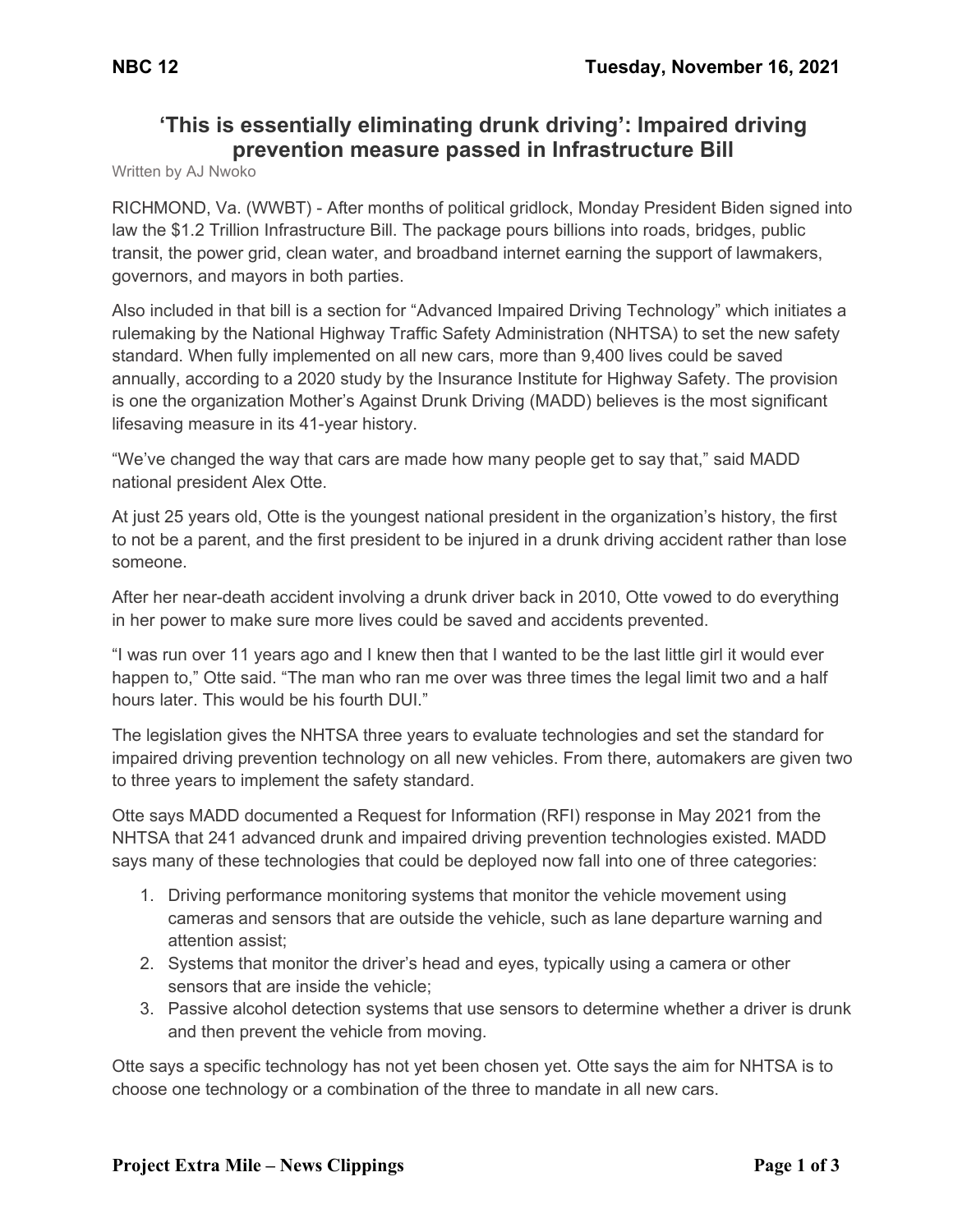According to MADD, advanced alcohol detection systems use sensors integrated into a car that passively determines if the person behind the wheel is drunk. The smart technology also has no relation to police breathalyzers or to ignition interlock devices that require a motorist to actively blow into a device.

"The drunk or otherwise impaired driver will get in their car and it either won't start, won't move, or will pull itself over once it detects impairment," Otte said. "The insurance institute for highway safety estimates that once this technology is in all new cars it will save more than 9,400 lives every year. essentially eliminating drunk driving."

The safety provision could go beyond preventing incidents of drunk driving. According to MADD these systems could also detect other dangerous behaviors that lead to crashes such as drowsy driving, distracted driving, and even medical emergencies.

Otte believes the end of drunk driving could be within her lifetime. News of the Infrastructure Bill being signed into law was enough to bring Vanessa Haislip to tears.

"It's joyful tears. I look at the families who will not have to go through what we've gone through." Haislip "There are not enough words to say thank you for what they have done by passing this law."

Haislip's life would change forever when she lost her daughter Melissa to a drunk driving crash in 2014.

"She was a nurse at sain Mary's hospital She was on her way home from work, she was killed by a crash," Haislip said. "The guy was going between 80 and 85 miles an hour in a 35 mile per hour zone. His blood-alcohol level was double."

Ever since Haislip has been working with MADD to help educate young people about the dangers of driving while impaired.

"When someone is killed in a crash like this, it's not just one family that's affected it's a whole community," Haislip said. "You can't put a price on life."

Though the measure is a major step in the fight to curb incidents of drunk driving, Haislip believes it will still take time for the safety technologies to have the desired impact because there will still be millions of cars on the road that won't have the safety measures even if newer vehicles have them.

"People still need to be aware of the consequences of making bad choices with drinking and driving," Haislip said. "People are still going to have older vehicles so not every vehicle is going to have this new technology."

"It's going to take years and years before that technology is on every vehicle for everybody that's driving," Haislip said.

New cars equipped with the -directed technology could start rolling off the assembly line in 2026- 2027.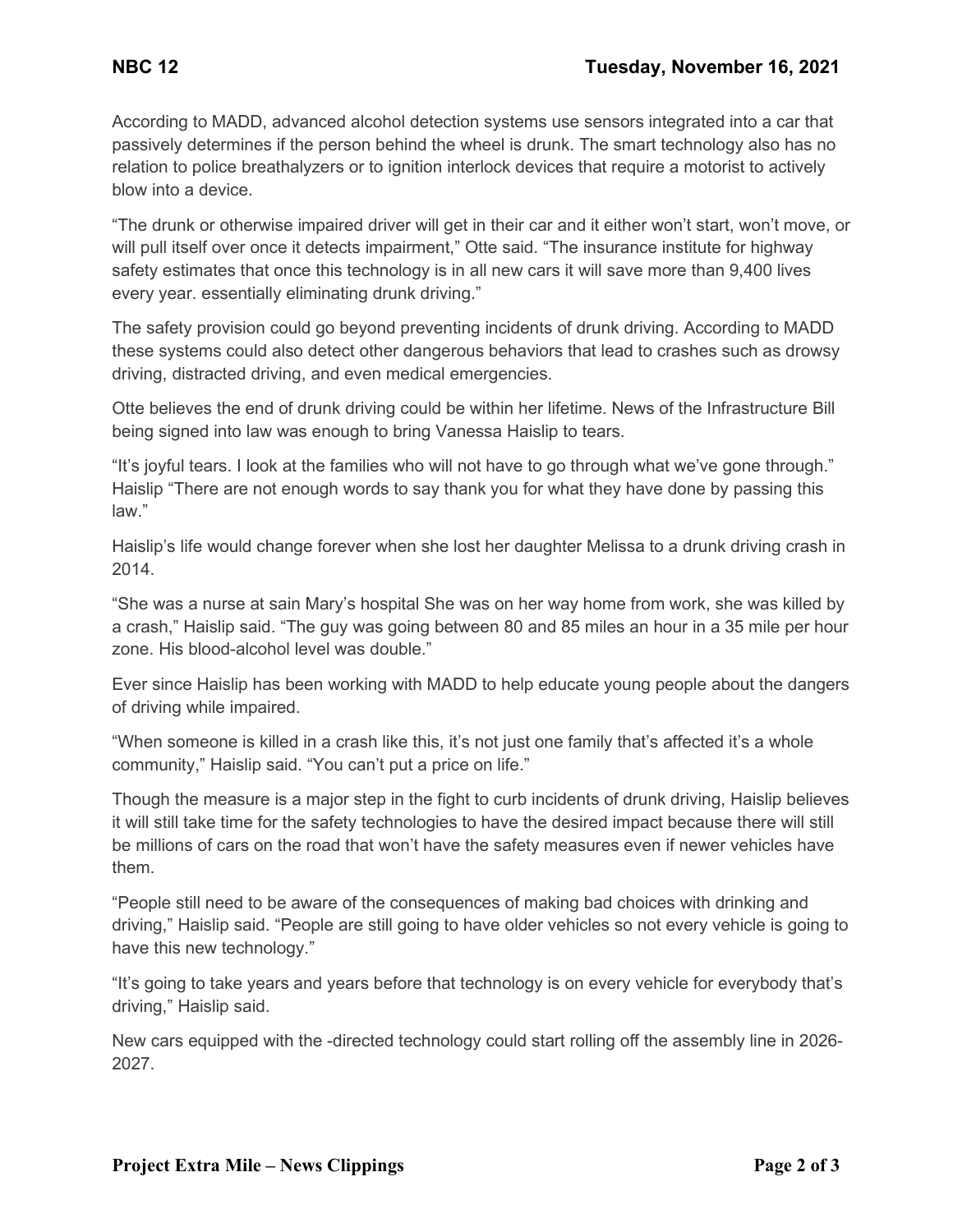Otte says the goal of this provision is to make safety a standard across the board. Otte says much of the technology being looked at is already in cars on the market today but can be inaccessible to some consumers due to costs.

"Car companies at this time are putting the technology in there, but then they are charging the purchaser of the car thousands of dollars to switch this technology on," Otte said. "To me, that means two things; it makes safety a luxury of the rich for people who can pay thousands more extra for their car, but more so than that the people who genuinely need the technology in their vehicle because they're going to make the choice to drink and drive will never pay for it."

The organization believes that a timeline can be met with existing technologies and those currently being developed. The Driver Alcohol Detection System for Safety (DADSS), states that their current timeline for use in consumer vehicles is by 2024 for the breath system and 2025 for the touch system.

According to Otte the push for a drunk driving prevention technology standard for all new vehicles was led in the U.S. House of Representatives by Congresswoman Debbie Dingell (D-MI), who introduced the HALT (Honoring the Abbas Family Legacy to Terminate Drunk Driving) Act in memory of Issam and Rima Abbas and their three children who were killed by a drunk driver while driving home from vacation in January 2019.

The Senate version of the bill, the RIDE (Reduce Impaired Driving for Everyone) Act, was led by Senators Ben Ray Luján (D-NM) and Rick Scott (R-FL) with co-sponsorship from Senators Gary Peters (D-MI), and Shelley Moore Capito (R-WV).

In 2019, more than 10,000 people were killed and 300,000 others injured in drunk driving crashes. Preliminary estimates for 2020 show alcohol-related deaths spiked by 9% compared to 2019, even as vehicle miles traveled diminished significantly during the pandemic.

"We are so thankful for all of our support in Congress and for all of our support of victims, survivors, and family who were so willing to share their stories," Otte said. We are so thankful to be in this place today.

Last month, the NHTSA reported an estimated 20,160 people died on America's roads in the first half of 2021, an 18.4% increase over the first half of 2019. The rise in traffic deaths is due to speeding, not wearing seatbelts and impaired driving which is the leading cause of traffic deaths and injuries. According to NHTSA.

"The sooner this gets done the more lives are saved and injuries prevented," Otte said. "I truly believe that we will all live to see a day when there is the last victim of drunk driving," Otte said.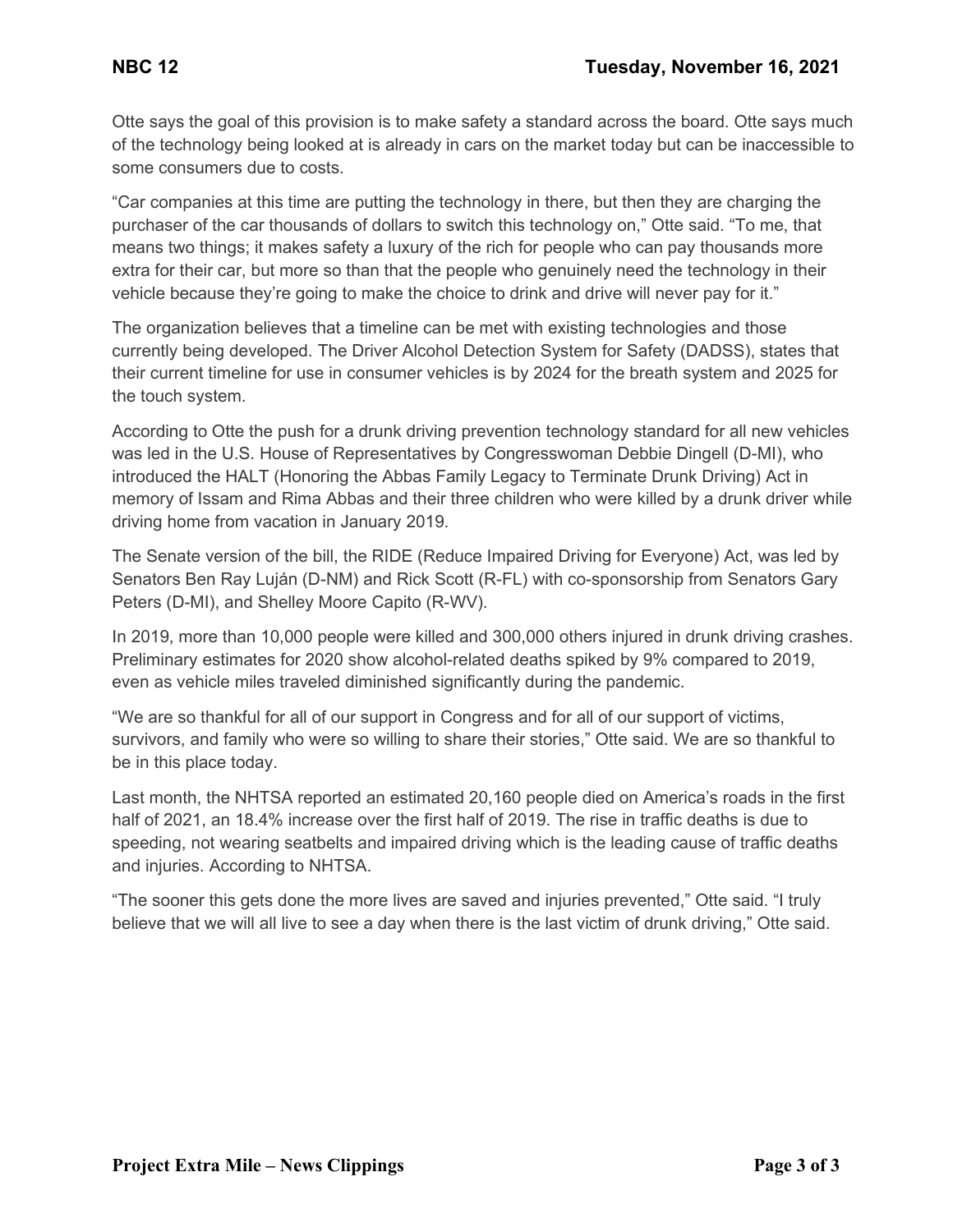# **'She stole a legacy from my family': Loved ones lament sentencing in Omaha**

Written by Josh Kristianto

Outrage from an Omaha family on Thursday as the driver who killed their loved one gets a plea deal.

Michael Corcoran was on his motorcycle when Brenda Berger crashed into him just over a year ago. Berger will now serve 21 days in jail for his death.

The judge could have given Berger up to one year in jail, but she will instead serve just a fraction of that.

"She stole a legacy from my family, a million memories, a million moments. Next week at Thanksgiving, he's not at our table," said Erin Branscom, Michael's sister.

Branscom says there was no justice in her brother's death because the driver who killed him will only serve 21 days in jail and two years probation.

Berger was on her way to work as a nurse when she hit the back of Corcoran's motorcycle on I-480 near F street. Omaha Police found alcohol in her system that morning, but it was below the legal limit.

"I think we would feel as a family very differently if this were truly 100 percent an accident, but she made choices that day. As a fellow registered nurse, she was on her way to work, I go to work every morning and I don't have a bit of alcohol in my system at 7:56 in the morning," said Julie Wyssman, another of Michael's sisters.

Cameras were not allowed in the courtroom Thursday, and there is no booking photo for Berger. The judge said he had to sentence her within the bounds of the law.

Douglas County Attorney Donald Kleine says they did what they could.

"The evidence that we had and the police investigation showed that the person was under the legal limit. And there weren't any other factors that would aid us in proving that somebody was impaired," said Kleine.

Corcoran's family feels otherwise.

"Whether or not she was above the legal limit or not, she was under the influence at some level. And this isn't the first rodeo for her," said Wyssman.

Berger's attorney says her client is getting help through Alcoholics Anonymous and that she has written letters of remorse. None of that is enough for Corcoran's family.

"She'll be at Christmas, she won't be in jail. But my brother won't be at Christmas," said Branscom.

Corcoran died one day before his 32nd birthday. He also leaves behind a young child. Berger is serving her 21 day sentence right now. KETV also learned in court that her nursing license in South Dakota has been revoked.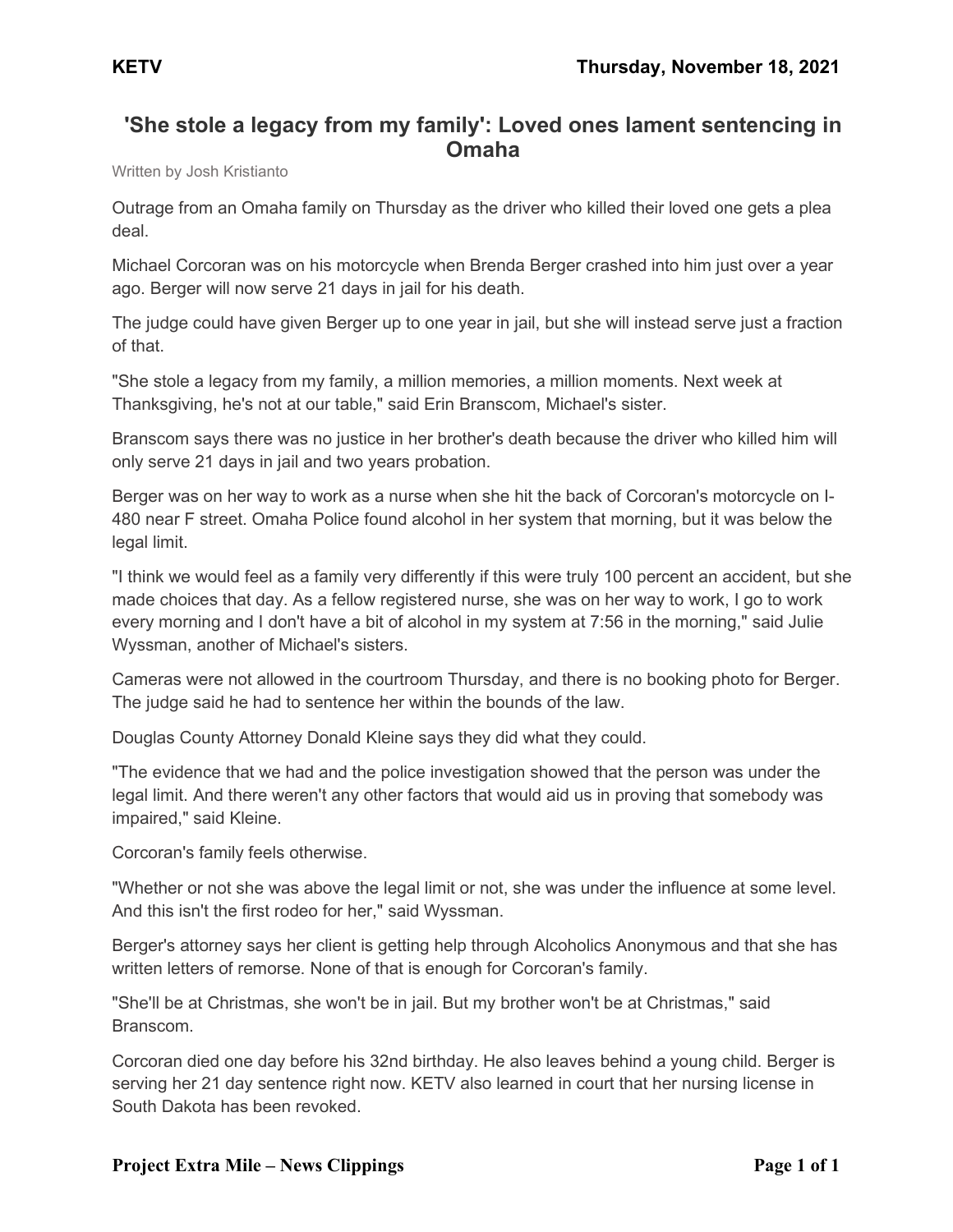# **Bar fight sends three people including suspect to hospital, two critically injured**

Written by KETV Staff

OMAHA, Neb. — Three people are recovering after being cut in a bar fight, police say. Officers were called to Grover's Inn for a big fight around 11:45 p.m. Friday.

The bar is near 42nd and Grover streets.

Once there, authorities found three injured men; 22-year-old Jacob Leonard, 51-year-old Todd Stephens and 46-year-old John Good.

Douglas County officials confirm two of the men were taken to a hospital with critical injuries and another had serious injuries.

An officer at the scene told a KETV Newswatch 7 photographer, Good was taken into custody overnight.

It is unclear what led up to the incident but investigators say everyone is in stable condition.

Authorities say charges are pending in this case.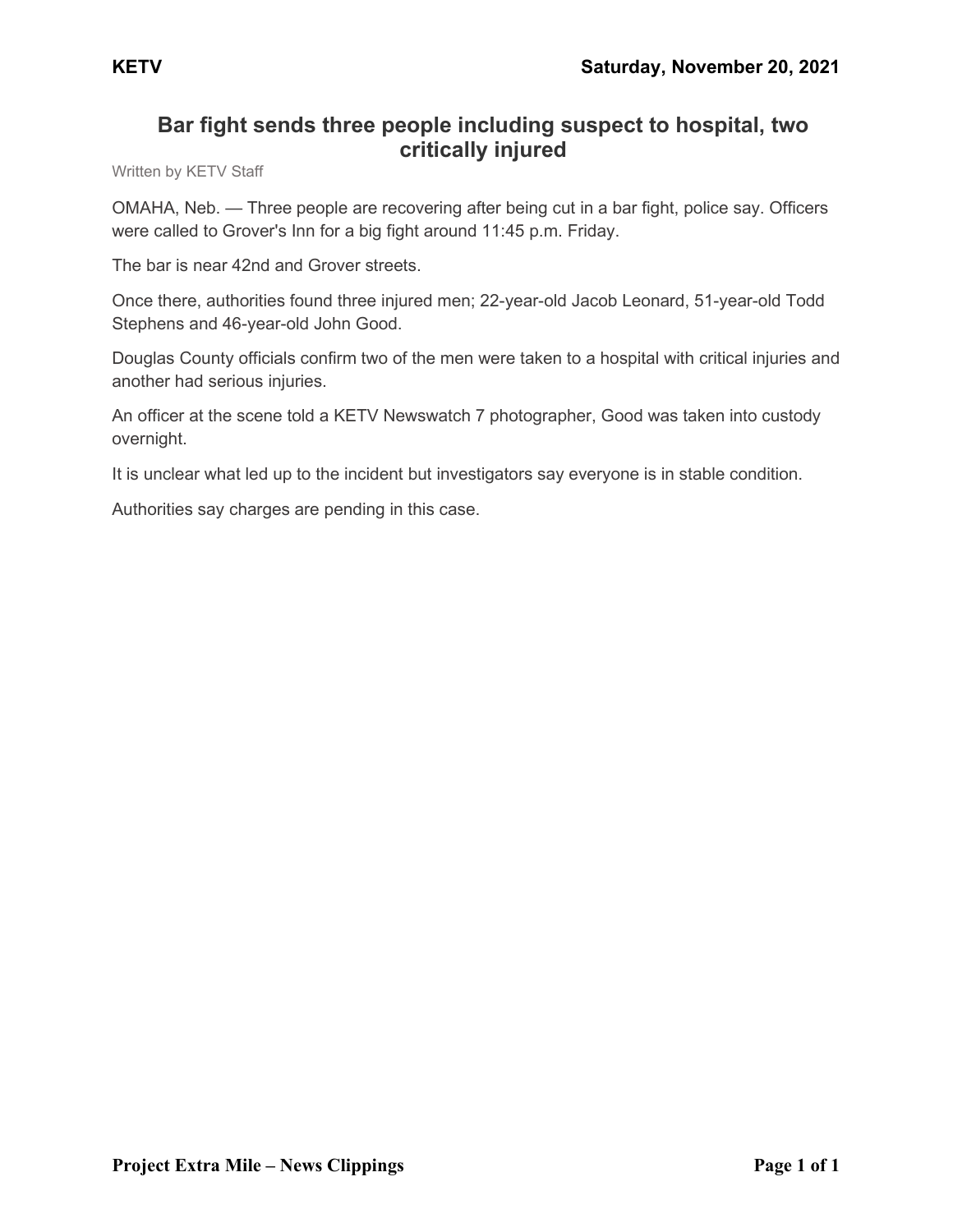#### **20-year-old man killed, another man wounded in shooting at Omaha bar** Written by Kevin Cole

A 20-year-old man was fatally wounded and another man suffered a minor injury during a shooting Saturday night at a west Omaha sports bar.

Demetrius A. Johnson of Omaha died from his wounds, a police spokesman said Sunday. Christopher Grutel, 20, of Omaha was shot in the foot, the spokesman said.

Police were called to a report of a shooting just before 11:30 p.m. at the DJ's Dugout location at 777 N. 114th St. Officers learned that two people were taken by private vehicles to Omaha hospitals, police said.

Johnson was taken to Methodist Hospital, where he was pronounced dead. Grutel was taken to the Nebraska Medical Center with a gunshot wound to his right foot.

According to social media posts, all DJ's Dugout locations were scheduled to show the WBO world welterweight championship fight between Omaha's Terence "Bud" Crawford and Shawn Porter from Las Vegas. Crawford won by technical knockout at 11:15 p.m. Omaha time.

The bar did not open Sunday, said Steve Herrman, the general manager. The bar had been packed Saturday night for the fight, and everyone appeared to be having a good time before shots rang out in the parking lot, he said.

"It all happened outside in the parking lot," Herrman said. "It was a pretty fun night until that incident occurred."

About a dozen vehicles remained in the bar's parking lot Sunday morning, surrounded by crime scene tape as police continued the investigation. Dozens of evidence markers were scattered throughout the parking lot.

Johnson's death marks the 27th homicide of the year in Omaha. That compares with 35 homicides at this time in 2020.

Anyone with information about this incident may contact Omaha Crime Stoppers at 402-444- STOP or at www.p3tips.com or by downloading the p3tips mobile app. Callers can remain anonymous and are eligible for a cash reward of up to \$25,000 for information that leads to an arrest in a homicide.